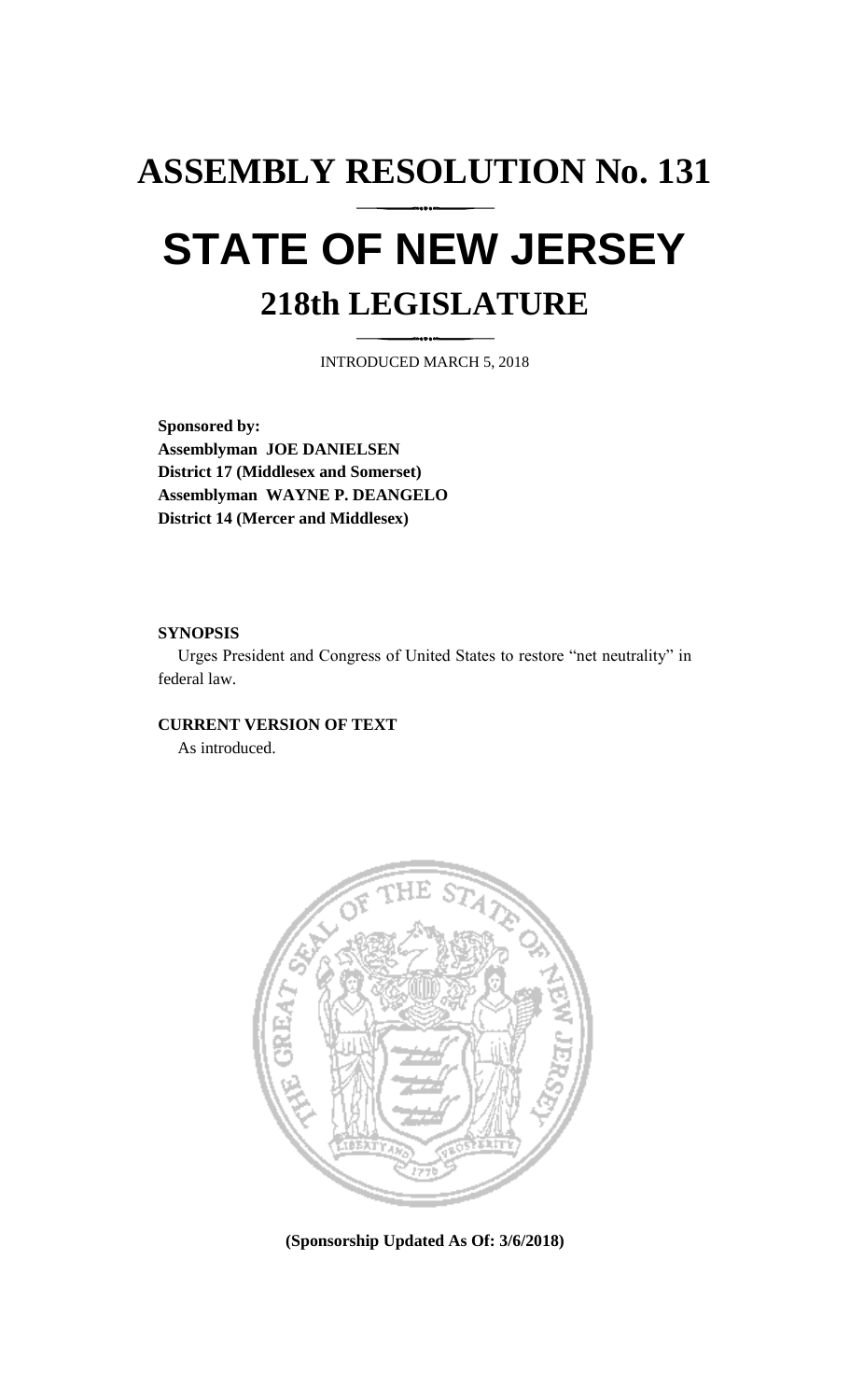**AN ASSEMBLY RESOLUTION** urging the President and Congress of the United States to restore the principle of "net neutrality" in federal law. **WHEREAS,** "Net neutrality" is a principle concerning the free and open Internet, which specifically discourages Internet service providers (ISPs) from speeding up or slowing down Internet access and discriminating against or blocking access to content, applications, or websites; and **WHEREAS,** On February 26, 2015, the Federal Communications Commission (FCC) approved an order entitled "In the Matter of Protecting and Promoting the Open Internet," which reclassified the services provided by ISPs from "information services" under Title I of the "Communications Act of 1934" to "telecommunications services" under Title II of the "Communications Act of 1934;" and **WHEREAS,** This reclassification allows the FCC to enact and enforce rules maintaining the principle of "net neutrality", such as preventing ISPs from creating paid "fast lanes" for certain websites and ensuring all Internet traffic is treated equally; and **WHEREAS,** These rules ensure the free flow of information to customers, uninhibited by ISP interference or discrimination, which is necessary for the trade of ideas and commerce in a healthy free market, fostering the growth of an informed and educated public; and **WHEREAS,** On December 14, 2017, the FCC voted to approve an order entitled "In the Matter of Restoring Internet Freedom," WC Docket No. 17-108, which rescinded the classification of ISP services under Title II, thereby revoking the regulatory authority the FCC has over an ISP's ability to block, throttle, and prioritize content over its network; and **WHEREAS,** FCC Chairman Ajit Pai has stated that returning to a "light-touch" regulatory approach will help foster the rapid growth the country has seen in Internet technology over the last several decades and will allow for customer choice to determine whether free and open access to the Internet is something ISPs should provide; and **WHEREAS,** However, most customers do not have a reasonable choice in deciding on which ISP to use since a few large companies control the majority of the ISP market, including the ISP market in New Jersey; and **WHEREAS,** With the rapid shift to an information economy and the reliance of businesses on the Internet to be active participants in the market, free and open access to the Internet is important for small businesses that may not be able to afford access to the "fast lanes" reserved for businesses with the means to pay; and **WHEREAS,** There has been public and Congressional opposition against the FCC order, with several members of Congress asserting that it was Congress's intent with the passage of the